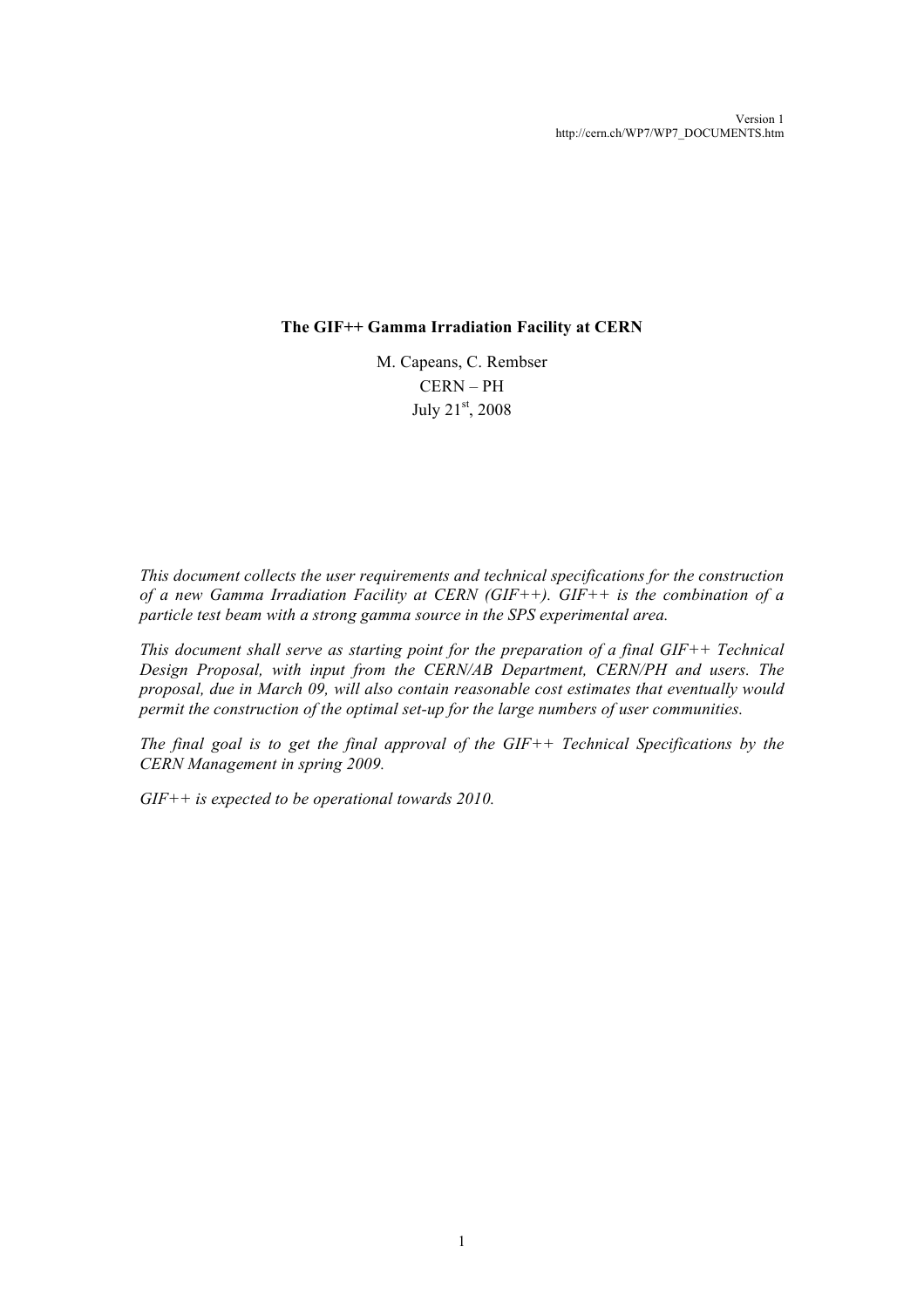## **Contents**

| $\mathbf{1}$   |     |  |  |  |
|----------------|-----|--|--|--|
| 2              |     |  |  |  |
|                | 21  |  |  |  |
|                | 2.2 |  |  |  |
|                | 2.3 |  |  |  |
| $\mathcal{E}$  |     |  |  |  |
|                | 3.1 |  |  |  |
|                | 3.2 |  |  |  |
|                | 3.3 |  |  |  |
|                | 3.4 |  |  |  |
|                | 3.5 |  |  |  |
| $\overline{4}$ |     |  |  |  |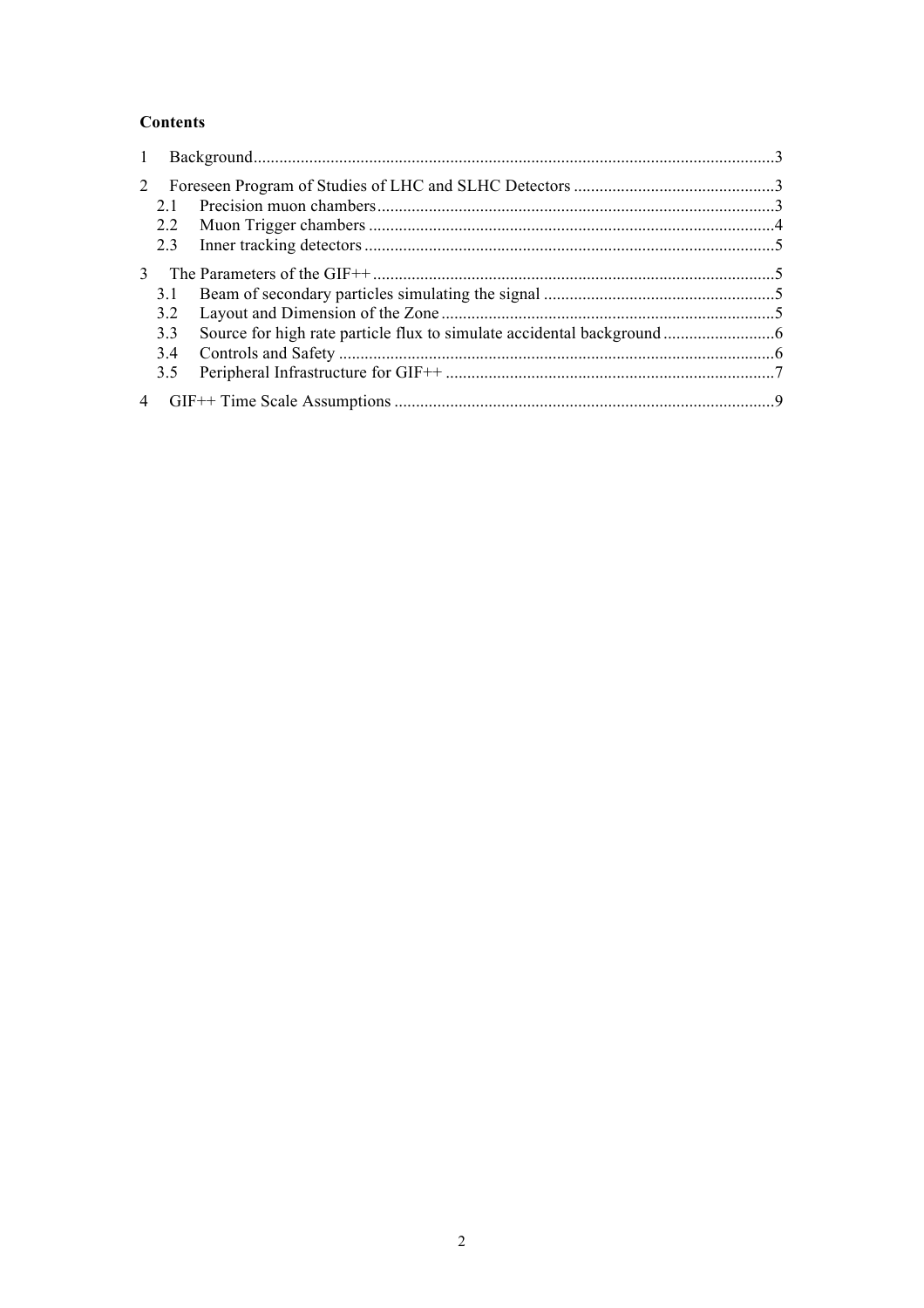### **1 Background**

At the SLHC, the experiments will have to sustain rates 10 times higher than at the LHC. For the muon detectors, studies on particle generation and absorption predict that over most of the acceptance, the rate will be dominated by background due to neutral particles, photons and neutrons with energies below 1 MeV. In the most forward regions the contribution of penetrating particles will be significant, and the rates in the inner forward stations will reach the level of several  $kHz/cm<sup>2</sup>$ . New operating conditions or better-suited detection technologies must be studied. This demands a new series of studies on detector performance (detection efficiency, pattern recognition, resolution) and stability (radiation tolerance, aging of components), which cannot be carried out at the old GIF facility. Following the dismounting of the SPS West Area beams, simultaneous beam tests are no longer possible and the present facility is scheduled to be shutdown towards the end of 2009.

Like the GIF facility, the GIF++ will be used by all LHC experiments and the demands expressed by ATLAS, ALICE, CMS and LHCb serve as the main input for the layout of the GIF++ facility described in this report. Additionally, the CERN working group for Future Irradiation Facilities [1] has carried out an important survey whose outcome has been taken into account for the definition of the new facility.

The survey about the need of a Gamma Irradiation facility was sent to a large community of potential users. The analysis of answers shows that the users can be easily clustered in two groups with similar interests. There is a set of groups interested in the GIF to test radiation hardness of materials, small prototype detectors, electronic components and radiation monitors or dosimetry under a strong photon flux. The second set of users is focused on the characterization and understanding of the long-term behavior of large particle detectors. The latter group needs, in addition to the high rate photon background, the availability of a high energy (SPS), low rate and narrow muon beam. Especially the large area, gas-based LHC muon detectors have been extensively tested at the current GIF facility. Therefore there is evident need for the construction of a similar, improved facility to continue detector optimization studies and to cope with the demanding detector R&D for SLHC. The survey reflects the need of equipping well the facility in order to provide common services and general infrastructure to minimize administrative and setting up procedures, as well as test time. It is also important to improve user interfaces and accessibility such that more users can use them at short notice, if needed.

### **2 Foreseen Program of Studies of LHC and SLHC Detectors**

# **2.1 Precision muon chambers**

Studies for upgraded detectors, using Monitored Drift Tubes (MDT) and Cathode Strip Chambers (CSC) and detectors based on new technologies like Micro-Pattern Gas Detectors (MPGD) are presently already taking place. Detector prototypes need to be tested in order to understand and optimize their performance. As an example, Fig. 1 shows the results of studies at the old GIF carried out at typical LHC rates for ATLAS MDT chambers; their spatial resolution and track reconstruction efficiency degrade significantly with the particle rate [2] and therefore make them unsuitable for specific regions of the ATLAS detector. These important measurements will need to be repeated at the higher SHLC rates, see Figure 2 [3]. Stability studies will also be needed in order to validate the detectors and the components of the gas systems. MDTs and CSCs will use gas mixtures of Argon and  $CO<sub>2</sub>$  and aging can be caused only by impurities present in the gas or introduced by components of the detector and the gas systems. Validation studies require long run periods using the production series of detectors and components of the gas distribution system. Different gas mixtures which might be desirable for other reasons (faster drift time, saturated drift velocity and smaller sensitivity to space charge effects) will require additional studies on long-term stability.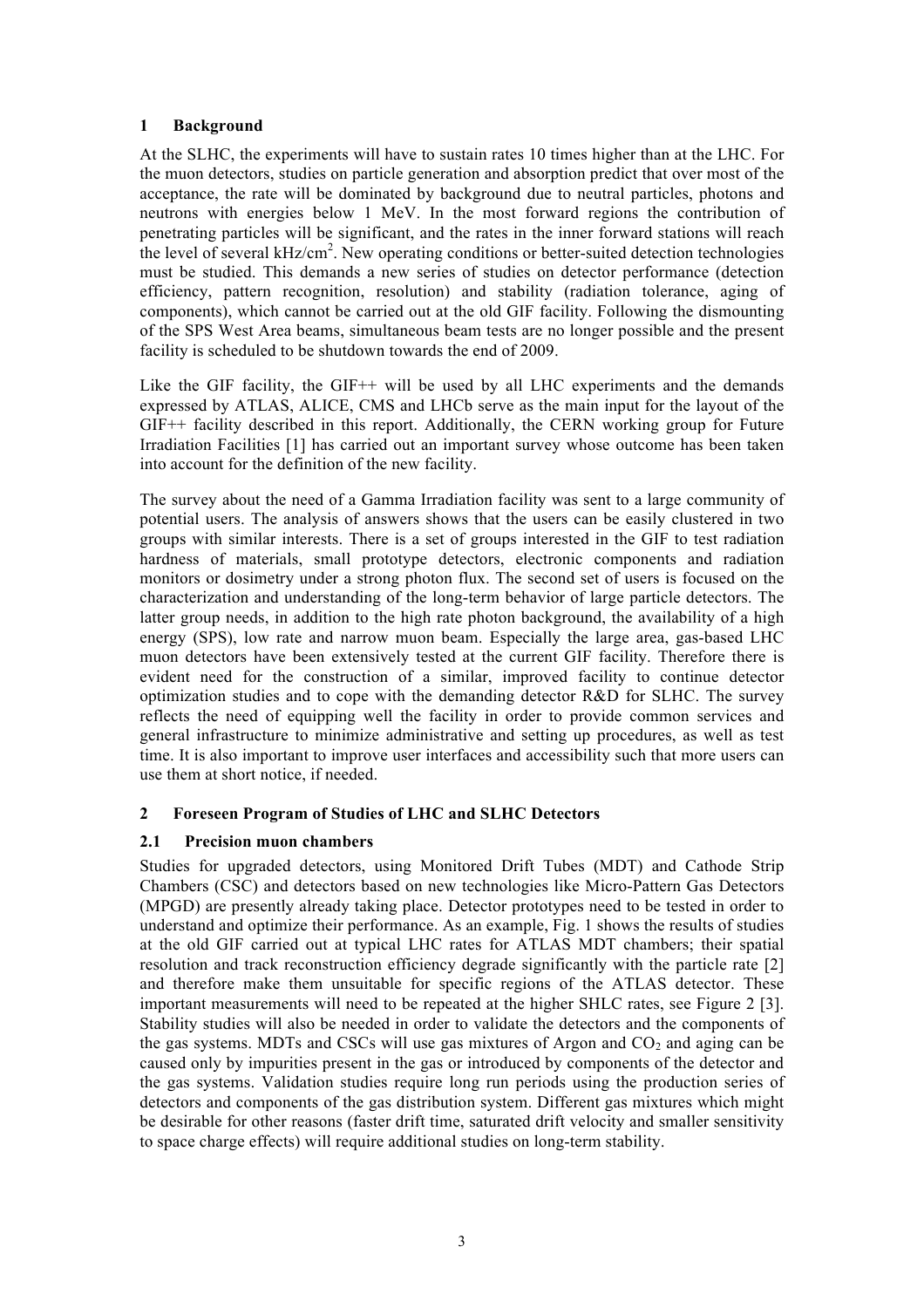

*Figure 1: a) MDT resolution vs. rate, measured at GIF; b) MDT track reconstruction efficiency vs. rate, measured at GIF. Both histograms refer to LHC rates and show that chambers are well performing even when applying a safety factor of 5.*

### **2.2 Muon Trigger chambers**

The trigger chambers used in the LHC detectors are Resistive Plate Chambers (RPC) and Thin Gap Chambers (TGC). The performance and stability of the chambers in the current LHC detectors will remain the subject of extensive studies. New validation tests will be needed for SLHC, dedicated to the detector aging, with long runs performed with recirculation and purification of the gas mixture.



*Figure 2: Detector occupancies in percent (blue values) caused by background from photons and neutrons for MDTs at various positions within ATLAS at nominal LHC luminosity. The values given in brackets include a safety factor of 5 and indicate that for backgrounds at the SLHC (factor 10 higher) a careful choice and test of the detector technology is mandatory.*

In particular, the aging studies performed up to now have clearly established the need for a better understanding of the following issues: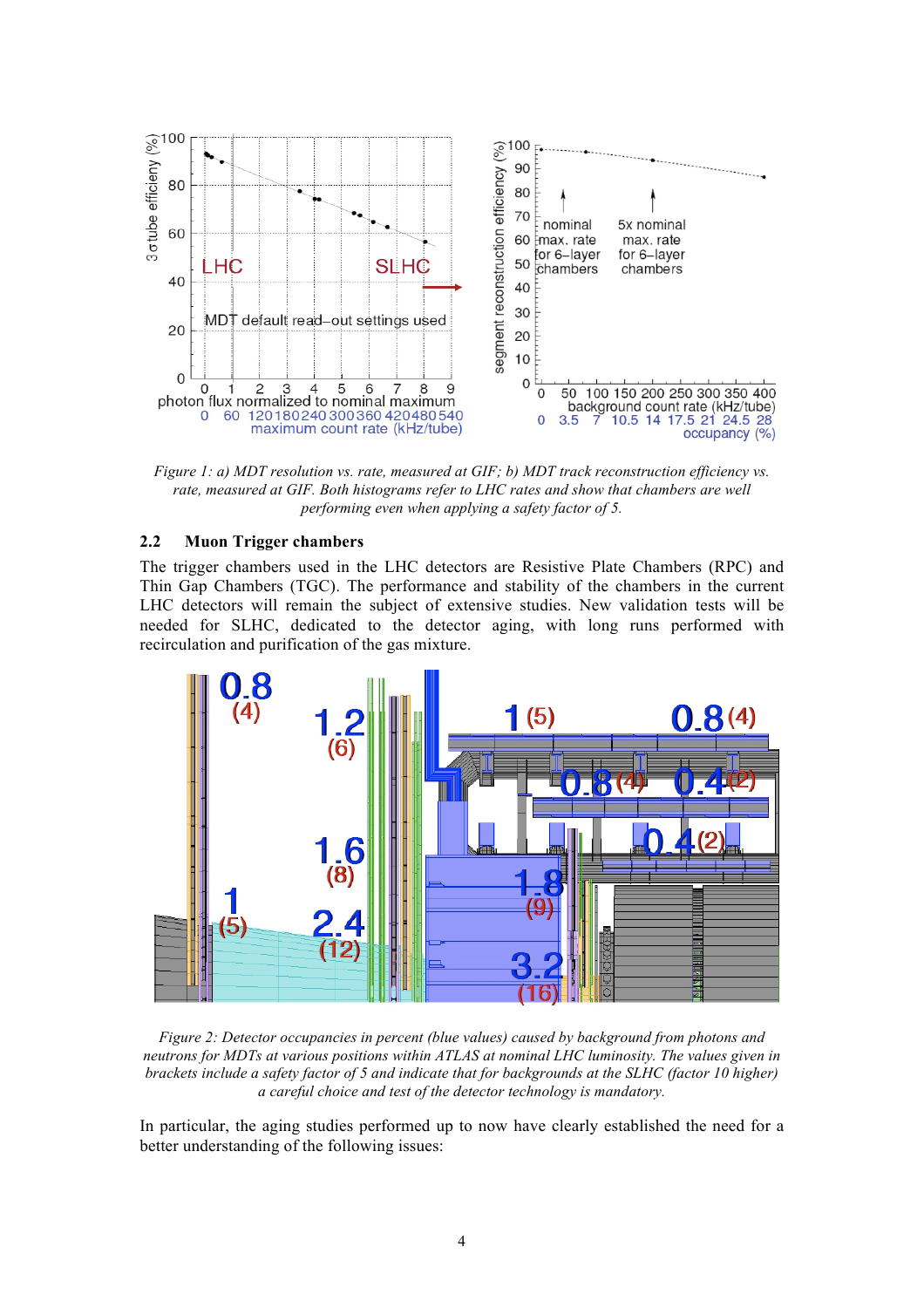- Gas recirculation: any improvement on the gas quality has a beneficial effect on slowing the detector aging, so further studies of the gas systems are mandatory. At the same time searches for alternative gas mixture, in particular mixtures without Freon, has to be continued.
- Environmental parameters: in tests at the GIF it has been seen that both temperature and humidity must be kept under control to preserve RPC from fast aging. This dependence has to be studied in much more detail, especially for the SLHC.

# **2.3 Inner tracking detectors**

The GIF++ would also be used for other SLHC sub-detectors. In particular, the teams involved in the upgrade of the SLHC inner tracking systems are considering the use of 1m long silicon detectors that are on "staves" (10 cm wide) to enhance several aspects of constructions, service routing and robustness. These "staves" need to be tested with background for noise, oscillation, cross-talk and all possible readout bottlenecks that could be created in a severe high background environment.

### **3 The Parameters of the GIF++**

The first GIF facility has proved its effectiveness over several years of operations thus most of its characteristics shall be maintained in the new facility, including source container, adjustable rates via a set of filters, lens shaped filters designed to achieve uniform flux across a plane normal to the beam axis. Other parameters should be revised specially in view of SLHC and the required upgrades matching the needs of the experiments for an upgrade are discussed in the following sections.

### **3.1 Beam of secondary particles simulating the signal**

As for the GIF, which was hosted in the SPS West Area, a beam of secondary particles is needed to produce a track signal. Thus the main characteristics of the secondary muon beam as in the West Area (about  $10^4$  particles per spill traversing an area of 10 cm x 10 cm) and the option of an electron beam need to be maintained for the new facility. The beam momentum for the secondary particles needs to be of the order of 100 GeV which will allow system tests and precise tracking studies, and also the study of background (from the source) correlated with energetic muons. Thus the location of the GIF++ needs to be in an area to which SPS beams are delivered, e.g. the EHN1, the North Area.

### **3.2 Layout and Dimension of the Zone**

Defined by the envisaged program by the experiments for the SLHC upgrade and taking into account the experience gained during the 10 years of operation of the old GIF, with a dimension of about 5 m x 5 m and a total available floor space of about 16  $m^2$ , the dimension of the zone has to be increased. An optimum, to host also large objects with dimensions of several square meters (detectors can be as large as  $3.0 \times 1.4 \times 0.5 \text{ m}^3$  [4]) and to allow a flexible positioning at various distances to simulate the desired background rates, would be an increase by about 100% along the beam and 50% in the lateral direction. The height of the shielding shall allow the radiation of high objects.

A fast and easy access to the area even for large objects with dimensions larger than 1 m x 1 m is mandatory. An optimum would be an access via a crane, however – as the infrastructure needed to provide a shielded and movable roof is complicated and expensive – a chicane of concrete blocks could be sufficient providing large objects can be moved through.

Another disadvantage of the old GIF was another reduction in the duty cycle which resulted from the fact that the preparations of the set-ups has always been done inside the zone which had the drawback that the source was stopped, thus long-term parasitic tests were suffering. It would therefore help to increase the duty cycle by providing the possibility of easy access to a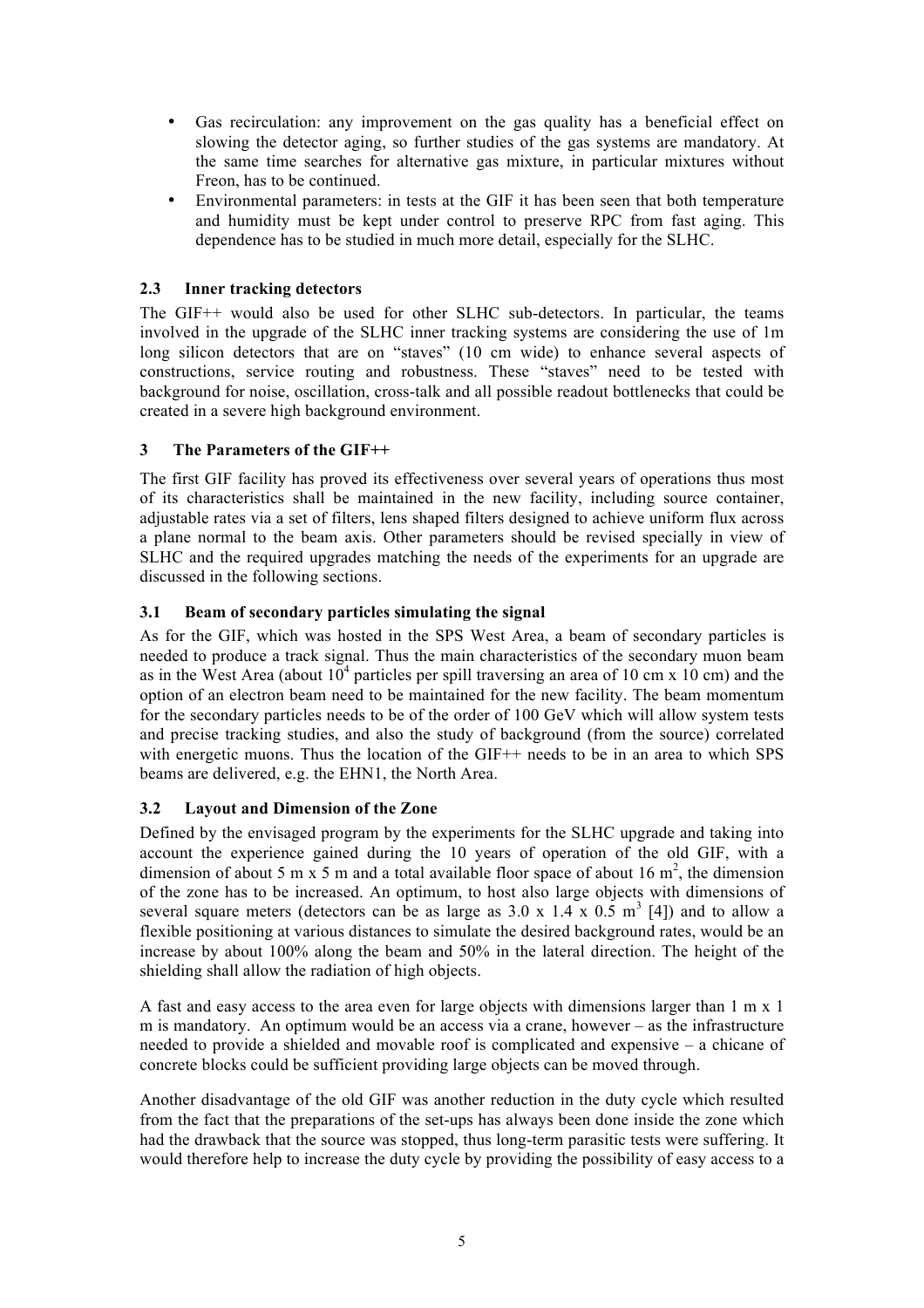beam area close to the GIF++ to commission with beam the devices which later will be tested in the radiation area.

To be able to study with the required accuracy the aging characteristics of muon trigger chambers, the RPCs, it is required that the zone can be temperature controlled. This can be achieved e.g. via a tent-structure within the zone.

### **3.3 Source for high rate particle flux to simulate accidental background**

The radioactive source used in the current facility is based on  $137Cs$ , and was chosen because the spectrum of primary (662 keV) and scattered photons matches reasonably well the energy spectrum expected for background in LHC muon detectors, and because the 30 years isotope half-life makes the source rate relatively stable over the years. The intensity of the source was (in 1998) 740GBq providing up to 15 rad/h at a distance of 50 cm.

In general, an outcoming uniform photon flux a factor 10 higher that the previous GIF is requested, as it corresponds to the expected step in intensity while moving to SLHC conditions. Therefore, in order to match the SLHC requirements and the increased dimension of the GIF++ zone, the intensity of the radioactive source needs to be increased to about 10 TBq. To match the energy spectrum of the background expected, which is flat up to 10 MeV at the SLHC, it has been discussed the use a  $^{60}$ Co source (1,17 and 1.33 MeV photons) which would be more appropriate for some studies. However this has the drawback of lower conversion efficiency, the need of thicker shielding and a shorter half-life (5.2 years) which would require a replacement of the source in case the GIF++ will operate as long (or even longer) than the current GIF. Therefore, a  ${}^{60}Co$  source is only considered a backup solution for the time being.

As for the GIF, a control of the photon rate needs to be provided. This is also one of the clear outcomes of the survey carried out among different user communities. Dose requirements vary over a large range depending on the sample type and goal of the test: detectors tests (burn-in, aging test, rate test), dosimeter, material sample and electronic components tests and validation of technologies. For instance, for detectors, it has been estimated that some regions of SLHC silicon trackers could expect a radiation dose as high as MGy/year, 20 kGy/year for calorimeters [5] and 0.1 Gy per year for the muon detectors [5], with variations in the different regions of the detectors. The required accumulated dose varies several factors. In this respect, is seems mandatory to also equip the new facility with a system of movable filters system that would permit attenuating the photon rate in several steps, to reach attenuation factors of several orders of magnitude ( $\sim 10^5$ ).

A second irradiation beam shall be available at 90 degrees to the main (=beam) axis. This area shall be defined by a separate collimator that allows irradiation of detectors with a higher flux but over a smaller area. It shall be possible to activate or isolate the second irradiation beam using a separate shutter.

### **3.4 Controls and Safety**

The irradiator shall be controlled from a single console located in the control room next to the area. All safety functions related to the zone shall be included into the console. This comprises search boxes, infrared detectors to signal the presence of any life forms in the zone, smoke detectors, flammable-gas detectors, emergency stops, door monitoring and check of the compressed air pressure. Radiation detectors shall continuously monitor the radiation levels inside the zone. Any detected anomaly shall force the irradiation source back into its shielded position and shall veto any possibility of further extraction. All changes of states shall be logged and alarms shall automatically being send to the responsible persons.

As for the GIF, as objects might need radiation for more than weeks, it shall be a key feature of the area to be operated remotely and even in unattended mode, as needed for very long aging tests.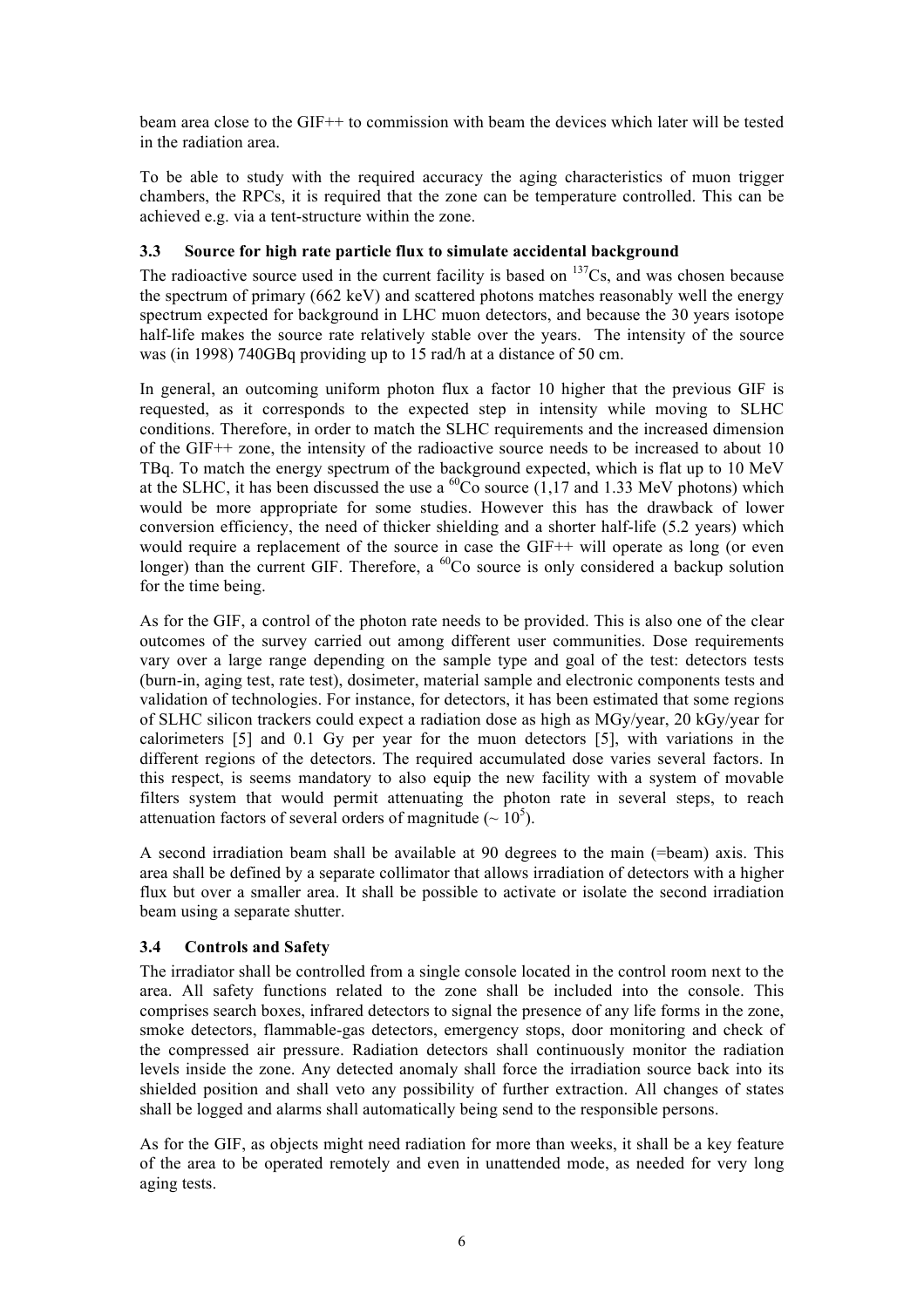### **3.5 Peripheral Infrastructure for GIF++**

The GIF++ will be a user facility for irradiation and testing of performance and radiation hardness of particle physics detector devices. The facility is specially suited to test large area muon detectors in conditions similar to those expected in LHC and SLHC. Therefore, many detectors under test may be as large as  $1x1m^2$ . Some users will also test materials or more specialized devices, as for example radiation monitors or dosimeters. The facility will therefore need to be equipped for irradiation of equipment, and also for being able to operate devices in a test beam or collecting cosmics data during irradiation, including reference modules/devices. Typical measurements will be related to monitoring of currents, voltages, temperatures, humidity and doses during irradiation, while the test beam/cosmics measurements will address operational parameters, resolutions, efficiencies, timing, as in any other test beam line or cosmics set-up.

The infrastructure for an optimal GIF++ layout has been divided in 3 major categories; details are presented on the table below:

- Peripheral infrastructure to condition the areas surrounding and feeding into the irradiation areas and user set-ups and auxiliary infrastructure outside the irradiation area such as preparation and storage areas to minimize set-up times, and the space needed for users to follow up the tests;
- Minimal infrastructure provided to users inside the irradiation area, and
- GIF<sup>++</sup> common control and log systems

| Fixed, peripheral Infrastructure |                                                                                                                                                                                                                                                                                                                                                         |  |  |  |  |
|----------------------------------|---------------------------------------------------------------------------------------------------------------------------------------------------------------------------------------------------------------------------------------------------------------------------------------------------------------------------------------------------------|--|--|--|--|
| Electricity                      | Max Power for fixed set-up and infrastructure: $2 \times 25$ kW                                                                                                                                                                                                                                                                                         |  |  |  |  |
|                                  | Max Power available to users: 1 x 12 kW                                                                                                                                                                                                                                                                                                                 |  |  |  |  |
|                                  | Available power in UPS (as a minimum, for the source control): $1 \times 1.5$ kW                                                                                                                                                                                                                                                                        |  |  |  |  |
|                                  | Arrêts d'urgence                                                                                                                                                                                                                                                                                                                                        |  |  |  |  |
|                                  | Lighting fixtures to provide 400 Lux in all areas                                                                                                                                                                                                                                                                                                       |  |  |  |  |
| Fire detection                   | <b>CERN</b> standard                                                                                                                                                                                                                                                                                                                                    |  |  |  |  |
| system                           |                                                                                                                                                                                                                                                                                                                                                         |  |  |  |  |
| Gas supply                       | The fenced gas supply zone shall be constructed as close as possible to the<br>irradiation areas, to reduce the pipe network. The supplies shall have P-based<br>switchover panels. The zone shall have two distinct areas: 1) supplies of<br>neutral gases and 2) supply of flammable and premixed gases. The latter shall<br>be kept between 20-25 °C |  |  |  |  |
|                                  | Neutral gases: Ar, $N_2$ , $CO_2$ , He, Xe at > 5 bar                                                                                                                                                                                                                                                                                                   |  |  |  |  |
|                                  | Flammable gases: $iC_4H_{10}$ (2 bar) and CH <sub>4</sub> , Ar/H <sub>2</sub> (4 bar)                                                                                                                                                                                                                                                                   |  |  |  |  |
|                                  | Special gases: $C_2H_2F_4$ , $SF_6$ , $CF_4$ (4 bar)                                                                                                                                                                                                                                                                                                    |  |  |  |  |
| Pipe Network                     | Cleaned SS with TIG welded and Swagelok/Sagana type connections<br>Heated pipes from gas supply area to rack area for isobutane and Freon<br>2 common exhaust lines per area (under-pressure and purged)                                                                                                                                                |  |  |  |  |
| Gas systems                      | Rack area $(15{\text -}20 \text{ m}^2)$ situated as close as possible to the irradiation bunker.                                                                                                                                                                                                                                                        |  |  |  |  |
|                                  | 2 racks with supply panels to distribute all gases (for flammable and non-<br>flammable gases). Consumption of expensive gases such as isobutane, Xe and<br>Freons shall be monitored per panel.                                                                                                                                                        |  |  |  |  |
|                                  | Automated open-loop gas system with: 2 Mixer Racks, automated analysis<br>rack $(N_2, H_2O, O_2$ measurements at ppm level in several sampling points) and<br>small pump, Infrared analyzer (for flammable gases interlock)                                                                                                                             |  |  |  |  |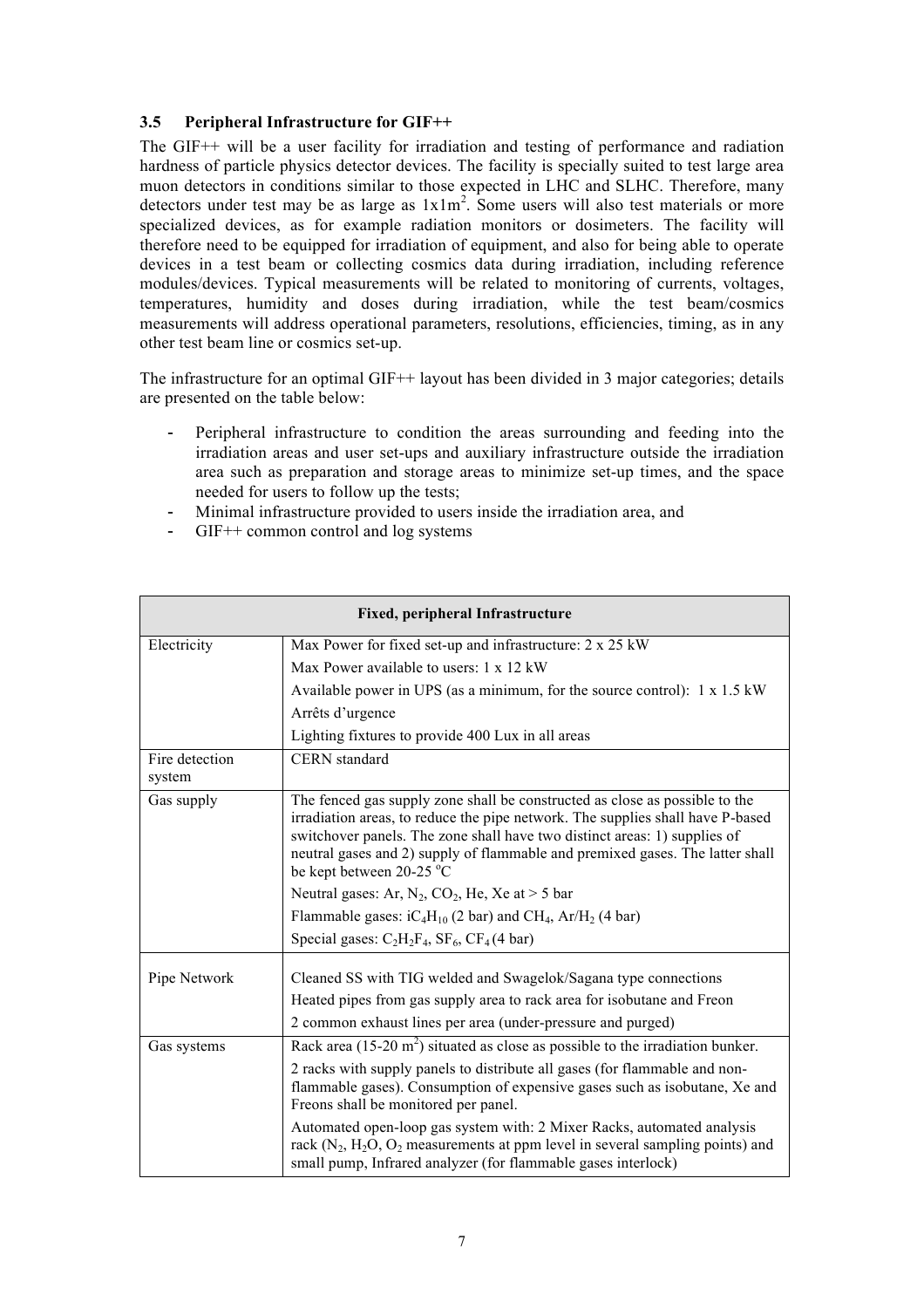|                                        | Distribution Patch panels                                                                      |
|----------------------------------------|------------------------------------------------------------------------------------------------|
|                                        | Gas chromatograph                                                                              |
|                                        | Portable flammable gas leak detector                                                           |
| Gas detection                          | Alarm system for flammable gases connected to TCR (std CERN)                                   |
| Heads                                  |                                                                                                |
| Compressed air                         | Dry and oil-free, distributed by clean pipes with several points of use                        |
| Chilled water                          | Dedicated loop for the GIF area and users cooling needs                                        |
|                                        | The system shall deliver a signal contact ON/OFF                                               |
|                                        | Min. water flow: few L/min, continuous running, supply $\sim$ 6 bar, return at $\sim$ 3<br>bar |
| Cable & pipe trays                     | From individual control barracks and services area to irradiation area inside<br>$GIF++$       |
| Ethernet                               | 10 sockets as a minimum, for fixed and portable computers, and wireless                        |
| Cables                                 | HV (5, 15 kV)                                                                                  |
|                                        | LV                                                                                             |
|                                        | Signal                                                                                         |
| Final preparation                      | (Minimum $4 \times 4$ m <sup>2</sup> )                                                         |
| area                                   | Cohabitation of 3 to 5 groups                                                                  |
| Storage Area                           | $(4 \times 4 \text{ m}^2)$ and office cabinets                                                 |
| Crane                                  | Max. Tons: (this depends of the skyshine radiation value)                                      |
| <b>Barracks</b>                        | For users $(2)$                                                                                |
|                                        | For installation of electronic racks (2)                                                       |
|                                        | Infrastructure for test set-ups inside radiation area                                          |
| Scanning system/                       |                                                                                                |
| Shuttle                                |                                                                                                |
| T-controlled<br>environment            |                                                                                                |
| H, T and P sensors                     | Minimal configuration: 1 H (%), 1 atm P (mbar), 4 T ( $^{\circ}$ C) sensors                    |
|                                        | Used when beam on and with cosmics when particle beam is off                                   |
| Trigger set-up<br>Dose rate monitoring |                                                                                                |
|                                        |                                                                                                |
| Beam extraction<br>system from         | Wire chambers or scintillators                                                                 |
| accelerator and                        |                                                                                                |
| instrumentation                        |                                                                                                |
| <b>Control systems and Logs</b>        |                                                                                                |
| Web based                              | User(s) name $&$ experiment(s)                                                                 |
| Monitoring and                         | Particle Beam status                                                                           |
| Logging                                | Source exposure status                                                                         |
|                                        | Attenuation value                                                                              |
|                                        | Running time                                                                                   |
|                                        | Environmental data (TCP/IP)                                                                    |
| Hard-wired Common                      | Gas supplies and gas systems control                                                           |
| Control System(s)                      | Particle Beam data                                                                             |
|                                        | Status of Access doors and gates                                                               |
|                                        | Video/IR monitoring of presence in the areas                                                   |
|                                        | Source and Filters control                                                                     |
|                                        | Radiation safety monitoring                                                                    |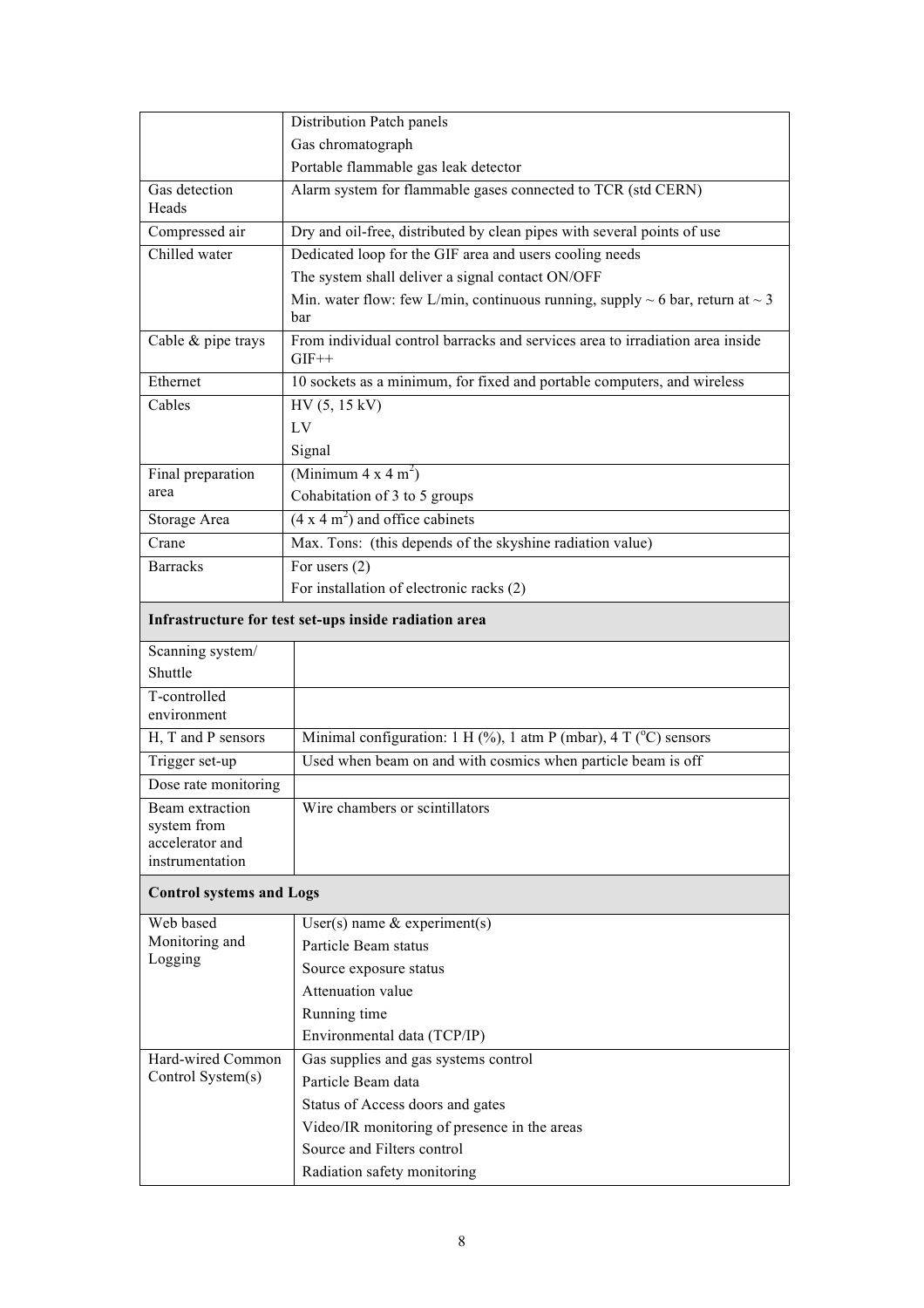| Start-Stop the beam   |
|-----------------------|
| Start-Stop the source |
| <b>Emergency STOP</b> |

# **4 GIF++ Time Scale Assumptions**

- Evaluation of possible scenarios and Design Proposals: June September 08
- Preparation of a Technical Design Proposal (AB Dept): September 08 March 09
- Design of Final Infrastructure (not related to the particle beam): September 08 February 09
- Approval of Technical Specifications of the facility: April 09
- Procurement and construction phase: May 09 December 09
- Infrastructure commissioning: January 10 May 10
- Target date 'Ready for users': May 10
- First report of results: Dec 10